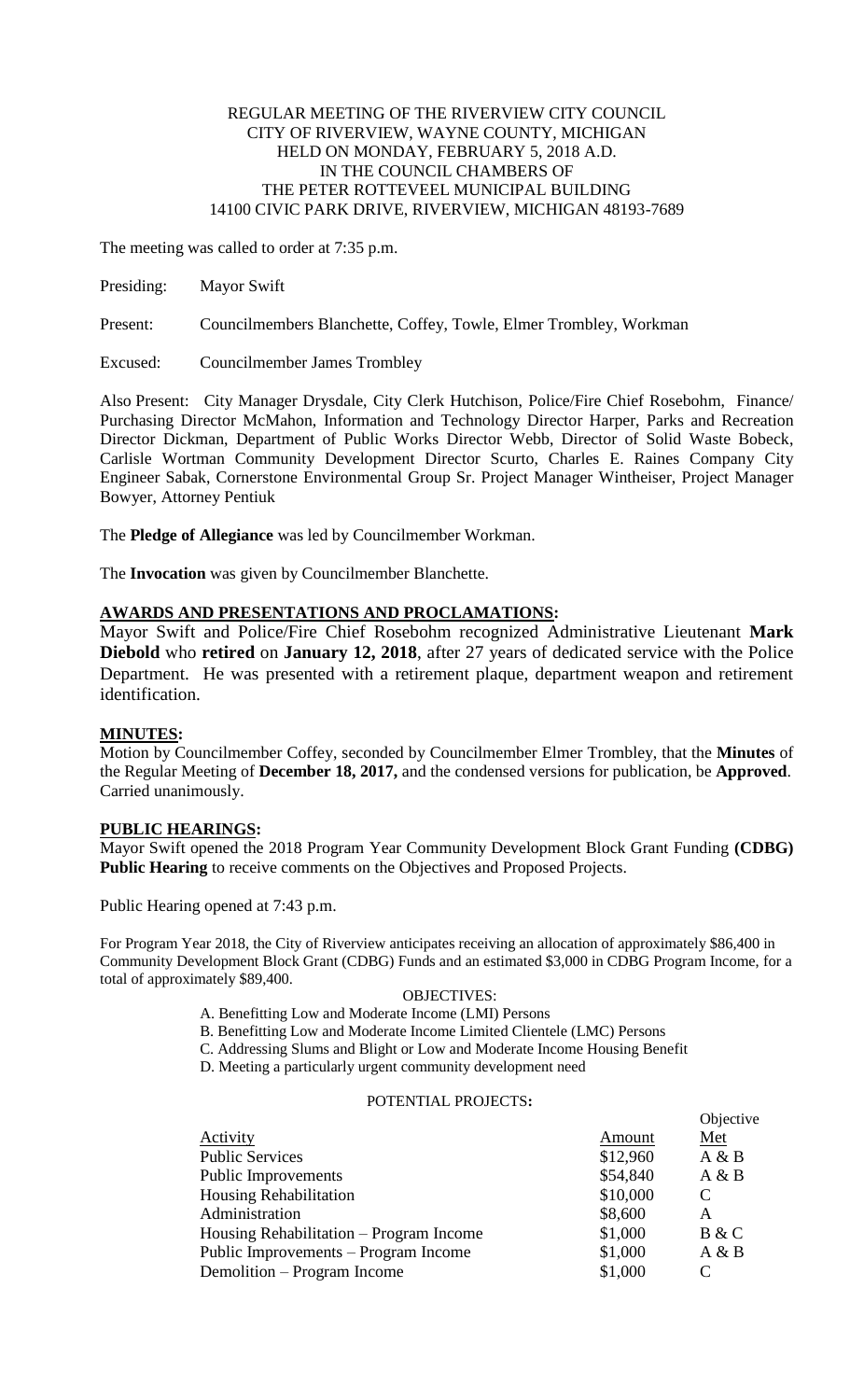Mayor Swift welcomed public comments. No one spoke.

Motion by Councilmember Coffey, seconded by Councilmember Workman, that the Public Hearing be closed. Carried unanimously

The Public Hearing closed at 7:44 p.m.

### **PUBLIC COMMENTS:**

At this time, the Mayor asked if anyone wished to address the City Council.

## **ORGANIZATIONAL BUSINESS:**

Motion by Councilmember Elmer Trombley seconded by Councilmember Coffey, that the reappointment of Ms. **Mary Jarosz** to the **Board** of **Review** to serve a three-year term set to expire **January 1, 2021**, be Approved.

Carried unanimously.

Motion by Councilmember Coffey, seconded by Councilmember Workman, that the appointment of Ms. **Molly Chrusciel** to fill an unexpired two-year term on the **Parks** and **Recreation** Commission set to expire **July 31, 2019**, be Approved. Carried unanimously.

## **CONSENT AGENDA:**

Motion by Councilmember Coffey, seconded by Councilmember Elmer Trombley, that the Consent Agenda be Approved as follows:

- Authorize Final **Engineering Fees** for **Charles E. Raines Company** for the **Fire Station South Parking Lot Removal** and **Replacement** Project in the Amount of **\$13,921.00**.
- Authorize **Solicitation** of **Proposals** for **Landfill Gas Recovery**, Processing and Sale, in concurrence with the Ad Hoc Land Preserve Committee at their meeting of December 18, 2017.
- Adopt **Poverty Exemption Application** and **Poverty Exemption Guidelines** for **2018.**
- Award **Bid** and Authorize Execution of a **Sole Source Agreement** for **City Wide Advertising** to **Go Big Multi-Media LLC** of Riverview, MI, for a two (2) year period, in the Yearly amount of \$16,512.00 for a total cost of **\$33,024.00**
- **Waive Council Policy** No. 1(A)(8) and Adopt the Eligible Program Year **2018** Community Development Block Grant (**CDBG**) Program Income, for a total of approximately **\$89,400.00**; the following eligible activity allocations are requested to be Adopted:

# CITY OF RIVERVIEW FINAL STATEMENT OF OBJECTIVES COMMUNITY DEVELOPMENT BLOCK GRANT PROGRAM YEAR 2018 (ESTIMATED ALLOCATION \$89,400.00)

| <b>Public/Senior Services</b><br>Allocation to include costs incurred for Senior<br>Service Programs, The Senior Alliance, and for<br>Costs incurred to provide assistance to Riverview<br>Children, adults, and families through the<br>Guidance Center. | \$12,960 |
|-----------------------------------------------------------------------------------------------------------------------------------------------------------------------------------------------------------------------------------------------------------|----------|
| Park Playground Equipment<br>Allocation to include costs incurred to install<br>New Park Playground Equipment in eligible<br>Parks within the target areas.                                                                                               | \$54,840 |
| <b>Housing Rehabilitation</b><br>Allocation to provide deferred liens to rehabilitate<br>Code-deficient, owner-occupied homes of income<br>Eligible families.                                                                                             | \$10,000 |
| Administration<br>Allocation for administrative time and other costs<br>Relative to day-to-day administration of the CDBG<br>Program.                                                                                                                     | \$8,600  |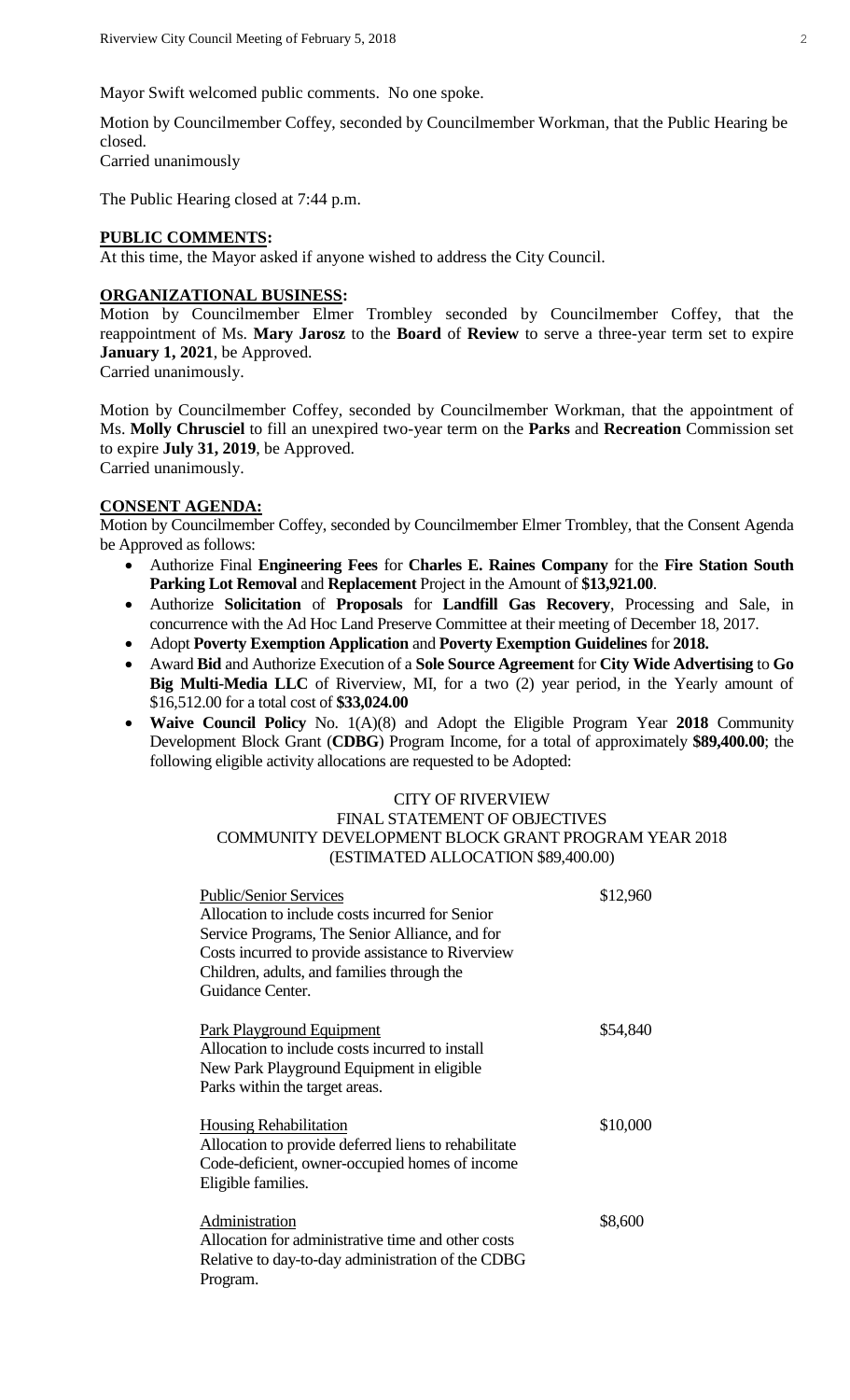| Housing rehabilitation - Program Income              | \$1,000 |
|------------------------------------------------------|---------|
| Allocation to provide deferred liens to rehabilitate |         |
| Code-deficient, owner-occupied homes of income       |         |
| Eligible families.                                   |         |
|                                                      |         |
| Demolition – Program Income                          | \$1,000 |
| Funding to provide for the demolition of dangerous   |         |
| Vacant structures that have been declared a health   |         |
| And safety hazard to the community.                  |         |
|                                                      |         |
| Public Facilities Improvement – Program Income       | \$1,000 |
| Funding for eligible "Bricks & Mortar" projects      |         |
| In eligible CDBG areas of the community.             |         |

 Authorize **Solicitation** of **Proposals** for **Janitorial Services** to City Buildings and Offices. Carried unanimously.

#### **RESOLUTIONS:**

Motion by Councilmember Coffey, seconded by Councilmember Workman, that Resolution No. 18-01, Adopt **Council Meeting Schedule** for the **2018 Calendar** Year, for Posting Pursuant to Act 267 "Open Meetings Act" P.A. 1976**,** be Adopted as follows:

## RESOLUTION NO. 18- 01 ADOPT 2018 SCHEDULE OF CITY COUNCIL MEETINGS AND STUDY SESSIONS

- WHEREAS, that Notification of City Council Meetings of the Riverview City Council from January through December, 2018, shall be published pursuant to Act 267 "Open Meetings Act", P.A. 1976;
- WHEREAS, all regular meetings of the City Council will be held on the first and third Mondays commencing at 7:30 p.m. in the Council Chambers of the Riverview Municipal Building, 14100 Civic Park Drive, Riverview, Michigan 48193, with a Study Session commencing at 7:00 p.m. Such regular meetings shall be open to the public and persons present shall be afforded an opportunity to address the City Council in accordance with regulations and subject to time limitations as prescribed;

| January 3 (Wednesday) and 16 (Tuesday) | February 5 and 20 (Tuesday) |
|----------------------------------------|-----------------------------|
| March 5 and 19                         | April 2 and 16              |
| May $7$ and $21$                       | June 4 and 18               |
| July 2 and 16                          | August 6 and 20             |
| September 4 (Tuesday) and 17           | October 1 and 15            |
| November 5 and 19                      | December 3 and 17           |
|                                        |                             |

- WHEREAS, in addition to the foregoing, the City Council shall meet in Study Session for the purpose of reviewing written reports and oversee technical or procedural matters affecting the conduct of City affairs. Such meetings are held on the second Monday (and fourth Mondays, if requested by Mayor or City Manager), in the Council Conference Room in the Municipal Building commencing at 7:00 p.m. and open to the public; and
- WHEREAS, persons present will be invited to speak after the departmental reports have been reviewed, unless such person advises the Presiding Official at the commencement of the meeting of their desire to speak on a matter then being reported to the Council. Other matters not germane to the committee work of the Council may not be addressed except by suspension of the rule by majority vote of the Committee.

AYES: Mayor Swift, Councilmembers Blanchette, Coffey, Towle, Elmer Trombley, Workman NAYS: None

EXCUSED: Councilmember James Trombley

ADOPTED this 5th day of February, 2018.

ATTEST:

\_\_\_\_\_\_\_\_\_\_\_\_\_\_\_\_\_\_\_\_\_\_\_\_\_\_\_\_\_\_\_\_\_\_\_\_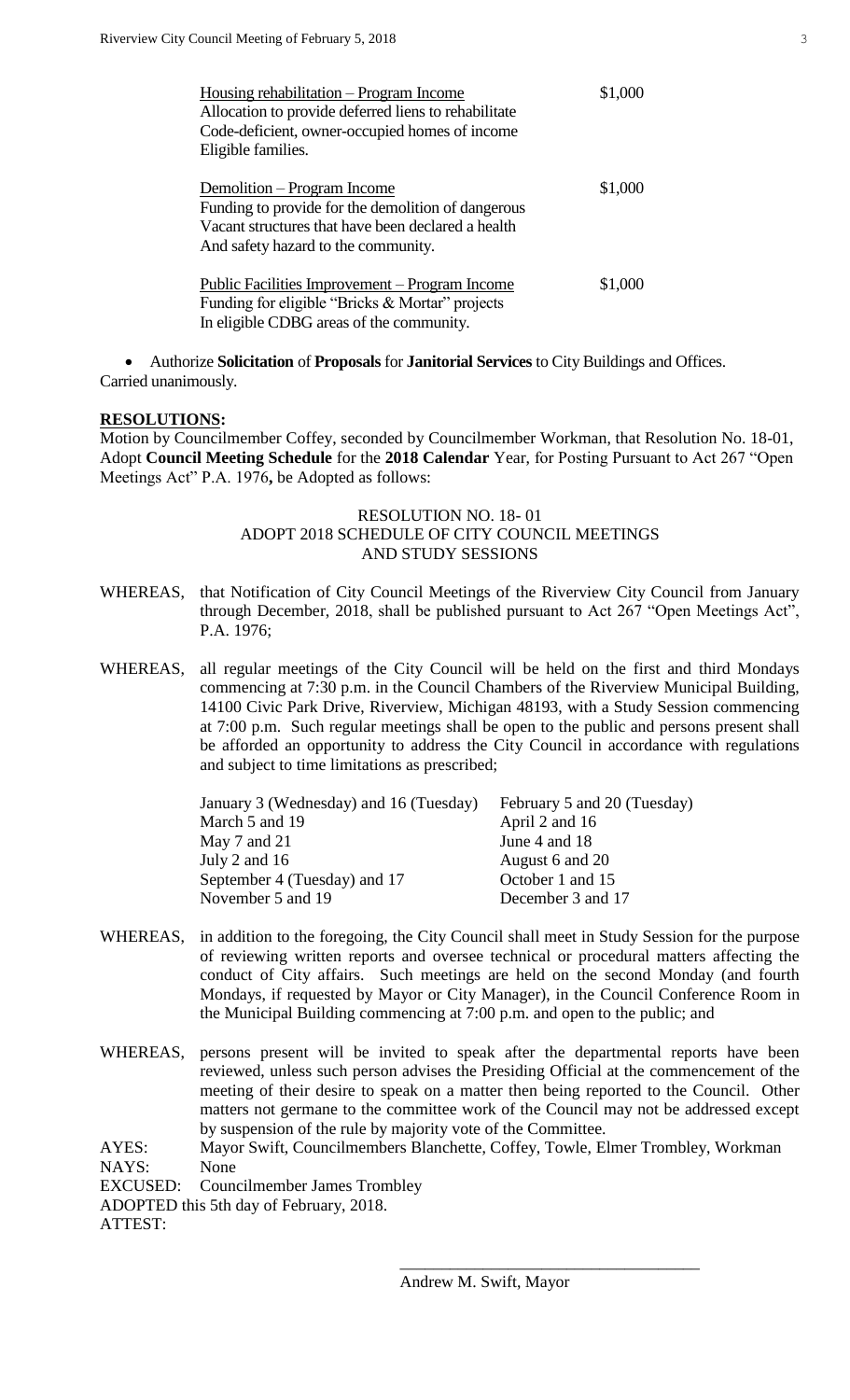Motion by Councilmember Coffey, seconded by Councilmember Workman, that Resolution No. 18-02, Adopt **Schedule** of City **Commission** and **Board Meetings** for **2018 Calendar Year,** pursuant to Act 267 "Open Meetings Act" PA. 1976**,** be Adopted.

# RESOLUTION NO. 18-02 ADOPT SCHEDULE OF CITY COMMISSION AND BOARD MEETINGS FOR 2018 CALENDAR YEAR

- WHEREAS, that Notification of City of Riverview Commission, Board and Committee Meeting Schedule from January through December, 2018, shall be posted pursuant to Act 267 "Open Meetings Act", P.A. 1976;
- WHEREAS, all regular meetings of the Commission, Board and Committee will be held in the City Hall Conference Rooms as noted below. Such regular meetings shall be open to the public and persons present shall be afforded an opportunity to address the Commission, Board or Committee in accordance with regulations and subject to time limitations as prescribed;

| BOARD/COMMISSION/COMMITTEE             | <b>MEETING DATE/DAY</b>      | <b>TAKES PLACE</b>    | <b>TIME</b>   |
|----------------------------------------|------------------------------|-----------------------|---------------|
| <b>Ad Hoc Audit Committee</b>          | 2nd Monday                   | Annually              | 6:00 PM       |
| *City Council Conference Room          | December                     |                       |               |
| Ad Hoc Civic Engr. Committee -         | <b>TBD</b>                   | 6 mos prior to City   |               |
| *City Mgrs. Conference Room            |                              | Engineer contract     |               |
|                                        |                              | expiration date       |               |
| Hoc<br>Environmental Engr.<br>Ad       | <b>TBD</b>                   | 6 mos prior to Env    |               |
| Committee                              |                              | Engr contract         |               |
| *City Mgrs. Conference Room            |                              | expiration date       | 6:00 PM       |
| Ad Hoc Land Preserve Committee         | 2nd Monday                   | Monthly               | 6:00 PM       |
| *City Mgrs. Conference Room            |                              |                       |               |
| Ad Hoc Public Safety Committee         | As Needed                    | <b>TBD</b>            | <b>TBD</b>    |
| *City Mgrs. Conference Room            |                              |                       |               |
| <b>Beautification Commission</b>       | 2nd Tuesday                  | Monthly               | 6:00 PM       |
| *City Services Conference Room         |                              |                       |               |
| <b>Board of Review</b>                 | February 20 -Organization    |                       | 6:00 PM       |
| (Call for Time)                        | March 12 - Valuation Appeals |                       | 1:00-9:00 PM  |
| <i>*</i> Council Chambers              | March 26 - Valuation Appeals |                       | 12:00-6:00 PM |
|                                        | July - Corrections 7/10      |                       | 6:00 PM       |
|                                        | December - Corrections 12/11 |                       | 6:00 PM       |
|                                        |                              |                       |               |
| <b>Board of Zoning Appeals</b>         | 2nd Thursday                 | Monthly               | 7:30 PM       |
| *Council Chambers                      |                              |                       |               |
| <b>Brownfield Redevelopment</b>        | 2nd Wednesday                | Quarterly             | 7:00 PM       |
| Authority                              |                              |                       |               |
| *Building & Engineering Conf.          | January, April, July,        |                       |               |
| Room                                   | December                     |                       |               |
| <b>Building Authority</b>              | May & October                |                       | 7:00 PM       |
| *City Services Conference Room         |                              |                       |               |
| <b>City Planning Commission</b>        | 1st & 3rd Thursdays          | Bi-monthly            | 7:30 PM       |
| *Council Chambers                      |                              |                       |               |
| Economic Development Corp.             | 4th Monday February,         | Even months and       | 6:00 PM       |
| *City Services Conference Room         | April, June, August,         | one Annual            |               |
|                                        | October                      |                       |               |
|                                        | <b>Annual December</b>       |                       |               |
| <b>Election Commission</b>             | 1st Monday of Month          | Prior to each         | 6:45 PM       |
| *Council Conference Room               | prior to election            | Election              |               |
| Election Coordinating Committee        | Currently inactive           | Bi-Annual             | 10:00 AM      |
| *Council Conference Room               |                              | <b>Odd Years Only</b> |               |
| <b>Land Preserve Committee Meeting</b> | 2nd Monday                   | Monthly               | 5:30 PM       |
| *City Manager's Conference Room        |                              |                       |               |
|                                        |                              |                       |               |
| <b>Library Commission</b>              | 3rd Thursday                 | Monthly               | 7:00 PM       |
| *Library Conference Room               |                              | (Except July/Aug)     |               |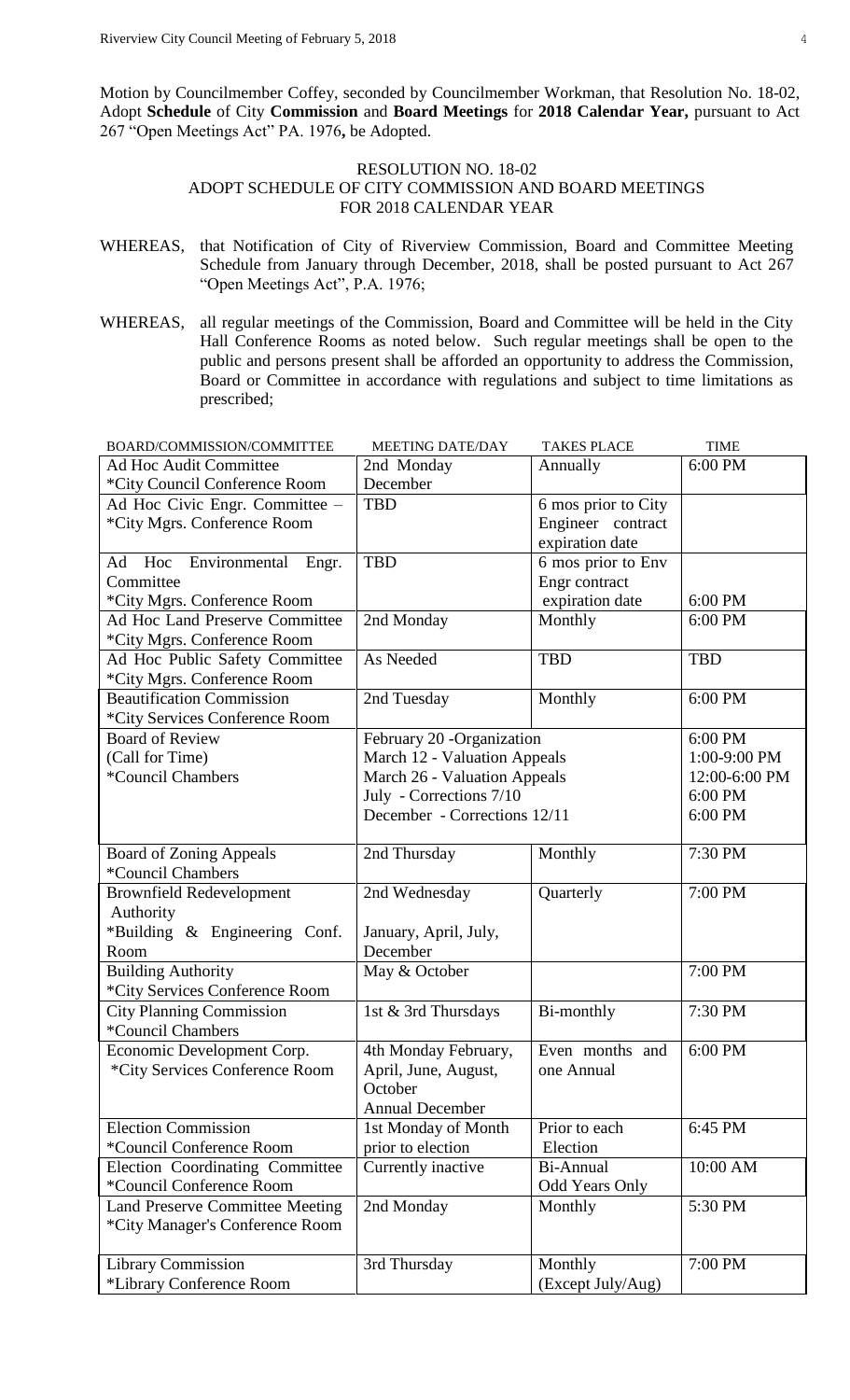| <b>Local Officers Compensation</b>     | Tuesday, January 15, | Bi-Annual             | 3:00 PM |
|----------------------------------------|----------------------|-----------------------|---------|
| Commission                             | 2019                 | <b>Odd Years Only</b> |         |
| *City Services Conf. Rm.               |                      |                       |         |
| <b>Recreation Commission</b>           | 1st Wednesday        | Monthly               | 7:00 PM |
| *City Services Conference Room         |                      |                       |         |
| Retirement Board of Trustees           | 4th Thursday, except | Monthly               | 4:00 PM |
| *Council Conference Room               | November. December   |                       |         |
|                                        | $=$ 2nd Thursday     |                       |         |
| <b>Riverview Historical Commission</b> | (Currently inactive) |                       |         |
| <b>Senior Recreation Commission</b>    | (Currently inactive) |                       |         |
| Taylor Act 179 Authority               | 1st Wednesday in     | Annually              | 7:30 PM |
|                                        | March                |                       |         |

WHEREAS, a public notice for a public body shall always be posted at its principal office and any other locations considered appropriate by the public body. Cable television and the City of Riverview website may also be utilized for purposes of posting pubic notices; and

ADOPTED this 5<sup>th</sup> day of February, 2018.

ATTEST:

## Andrew M. Swift, Mayor

\_\_\_\_\_\_\_\_\_\_\_\_\_\_\_\_\_\_\_\_\_\_\_\_\_\_\_\_\_\_\_\_\_\_

Motion by Councilmember Coffey, seconded by Councilmember Workman, that Resolution No. 18-03 **Amending** the **2015 Departmental Fee Schedule** for Various City Departments: City Clerk, Finance, Police, Purchasing, Public Services, Fire Safety and Prevention, be Adopted.

> Snow Removal charge of  $$39.18 + 10\%$  (admin fee) + \$100 fine per hour be changed to an Hourly fee of \$**150 per hour + 10% Admin Fee** with a **minimum**  of **1 hour charged**.

Carried unanimously.

Motion by Councilmember Coffey, seconded by Councilmember Elmer Trombley, that Resolution No. 18-04 Authorizing Execution and Delivery of an **Installment Purchase Agreement** with **Tax Exempt Leasing Corporation** for the Purchase of a **Liebherr PR 756 LGP Bulldozer**, be Adopted as follows:

> RESOLUTION NO. 18-04 RESOLUTION AUTHORIZING EXECUTION AND DELIVERY OF AN INSTALLMENT PURCHASE AGREEMENT

- WHEREAS, City of Riverview (the "City"), desires to acquire a new Liebherr PR 756 LGP Bulldozer with trash package and related equipment and appurtenances to be used by the City (the "Property"); and
- WHEREAS, Act 99, Public Acts of Michigan, 1933, as amended ("Act 99"), provides a means by which the City may borrow money for the purchase of lands, property or equipment for public purposes, to be paid for in installments over a period of not to exceed the lesser of the useful life of the property or fifteen years; and
- WHEREAS, the City has been presented with a proposal from RECO Equipment, Inc. (the "Vendor"), to acquire the Property and will enter into a purchase order or contract with the Vendor to acquire the Property (the "Purchase Contract"); and
- WHEREAS, the City has received a proposal from Tax Exempt Leasing Corporation, which will act through Capital One Public Funding, LLC ("COPF") to purchase the interest of the Vendor in the Purchase Contract and accept assignment thereof and to finance the purchase of the Property by entering into an Installment Purchase Agreement pursuant to which COPF will make a loan to the City and the City will make payments of principal and interest to COPF; and

WHEREAS, if there is a change in the schedule of regular meetings of a public body, there shall be posted at least 18 hours before the meeting the date, time and place of the meeting. AYES: Mayor Swift, Councilmembers Blanchette, Coffey, Towle, Elmer Trombley, Workman NAYS: None EXCUSED: Councilmember James Trombley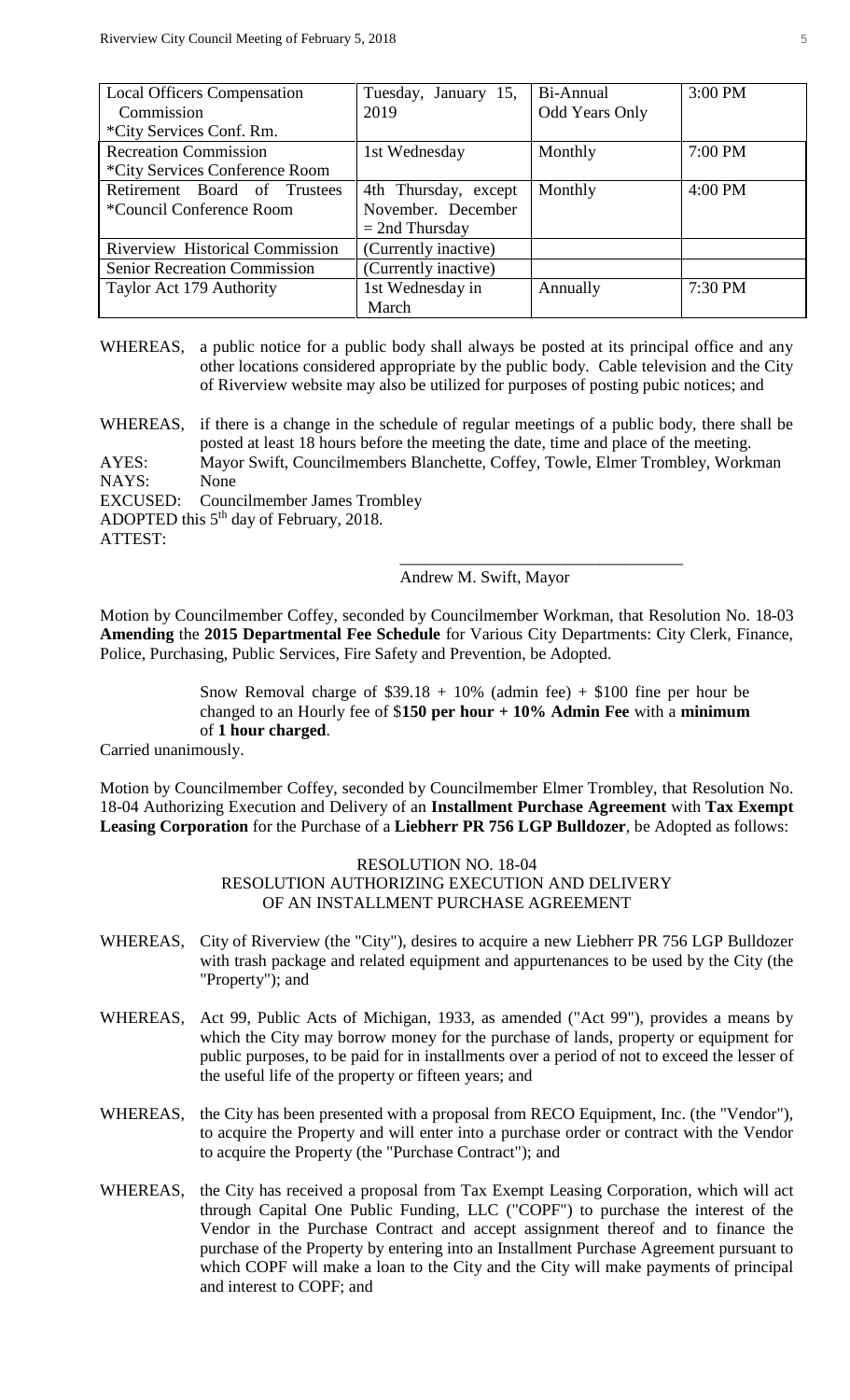.

WHEREAS, this City's outstanding principal balance of all installment purchases, including the principal amount of the Installment Purchase Agreement authorized by this resolution, shall not exceed one and one quarter percent (1 1/4%) of the taxable value of the real and personal property in the City.

## NOW, THEREFORE, BE IT HEREBY RESOLVED as follows:

- 1. Purchase of the Property is hereby found to be a public purpose and in the best interest of the health, safety, and welfare of the City; and the Purchase Contract is approved and the Mayor, the Clerk, and the Finance Director, or any one or more of them (the "Authorized Officer") is authorized to sign the Purchase Contract on behalf of the City.
- 2. The proposal of Tax-Exempt Leasing, acting through COPF is accepted.
- 3. The City authorizes and directs the Authorized Officer to execute and deliver an Installment Purchase Agreement between the City and the COPF, together with a related Assignment of Purchase Contract in such form as approved by the Authorized Officer ( the "Agreement") in a principal amount of not to exceed \$650,000, as finally determined by the Authorized Officer, with an interest rate on the principal amount outstanding of not to exceed 2.84% per annum, and a final maturity of not more than 4 years, as finally determined by the Authorized Officer.
- 4. The City hereby agrees to include in its budget each year, commencing with the present fiscal year, if applicable, a sum that will be sufficient to pay the principal of and interest coming due under the Agreement. In addition, the City hereby pledges to levy ad valorem taxes on all taxable property in the City each year in an amount necessary to make its debt service payments under the Agreement, subject to constitutional, statutory and charter tax-rate limitations.
- 5. The City shall, at all times while any payments on the Agreement are outstanding, have control of the Property and shall maintain the same for public purposes.
- 6. The useful life of the Property is hereby determined to be not less than four years.
- 7. The City designates the obligations under the Agreement as "qualified tax exempt obligations" for purposes of the deduction of interest expense by financial institutions pursuant to Section 265(b)(3) of the Internal Revenue Code of 1986, as amended (the "Code").
- 8. The City covenants that it will comply with all applicable requirements of the Code; and, to the extent permitted by law, it shall take all actions within its control necessary to maintain the exclusion of the interest component of the payments due under the Agreement from adjusted gross income for general federal income tax purposes under the Code including, but not limited to actions relating to the rebate of arbitrage earnings, if applicable; and the expenditure and investment of proceeds of the Agreement and to prevent such proceeds from being or becoming "private activity bonds" as that term is used in Section 141 of the Code.
- 9. The proceeds of the Agreement shall not be used to reimburse the City for expenses incurred prior to the declaration of official intent required by Regulation 1.150-2 of the Treasury Regulations.
- 10. The Mayor, the Clerk, the Finance Director, and the City Manager, or any one or more of them, are hereby authorized to do all acts and things and to execute any documents, agreements, escrow agreements or certificates as may be necessary or desirable, and to deliver such documents to the parties to effectuate the transaction described in the Agreement.
- 11. All resolutions and parts of resolutions insofar as they conflict with the provisions of this resolution be and they are hereby rescinded.

AYES: Mayor Swift, Councilmembers Blanchette, Coffey, Towle, Elmer Trombley, Workman NAYS: None ABSTAIN: None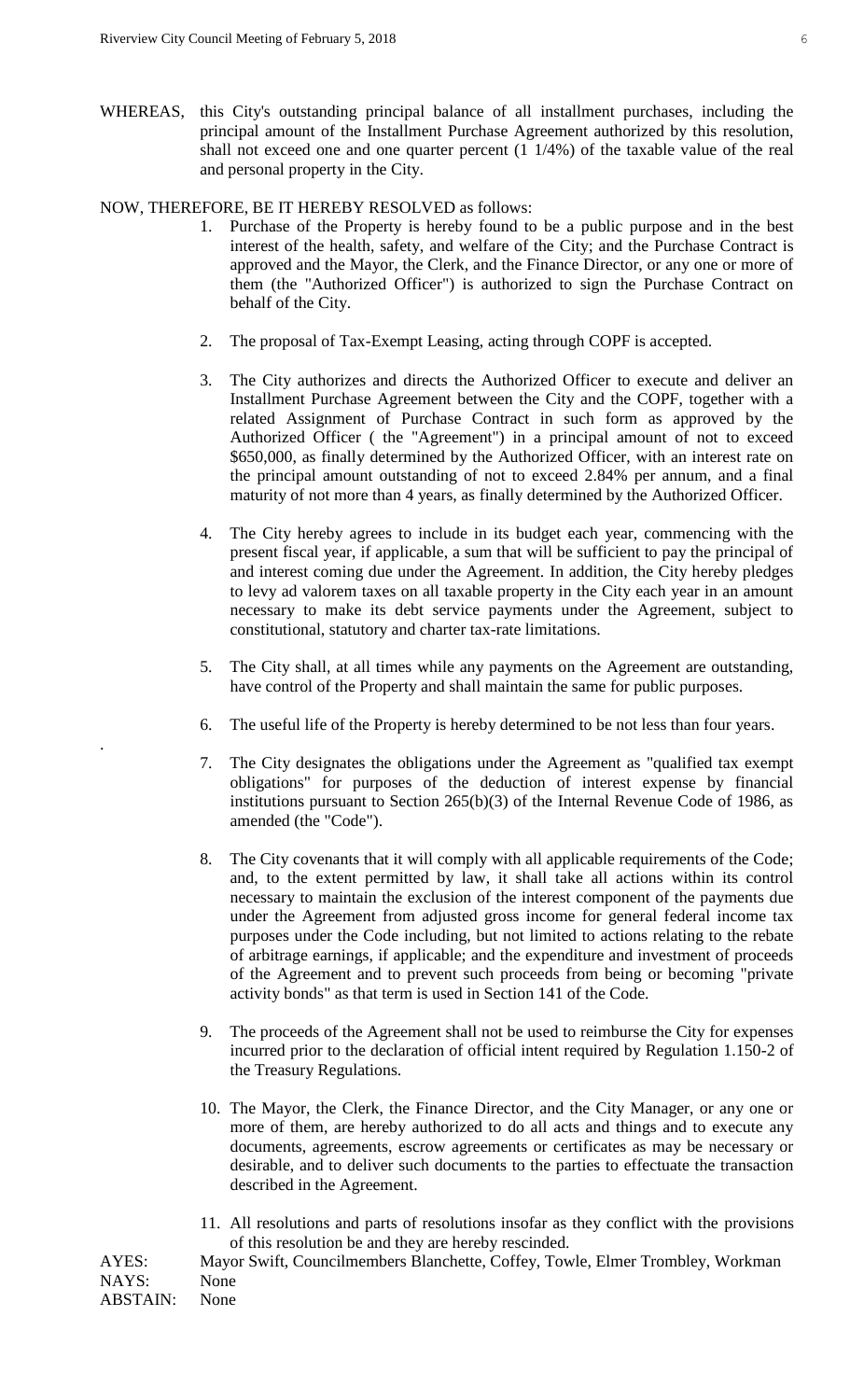EXCUSED: Councilmember James Trombley ADOPTED this 5<sup>th</sup> day of February, 2018. ATTEST: \_\_\_\_\_\_\_\_\_\_\_\_\_\_\_\_\_\_\_\_\_\_\_\_\_\_\_\_\_\_\_\_\_\_\_

### Andrew M. Swift, Mayor

Motion by Councilmember Workman, seconded by Councilmember Blanchette, that the Resolution No. 18-05, Approving the **Combining** of the **Golf Course** and the **Golf Practice Facility Funds** – Golf Course **Deficit Elimination Plan**, be Adopted as follows:

## RESOLUTION NO. 18-05 ADOPTS COMBINING GOLF COURSE AND GOLF PRACTICE FUNDS DEFICIT ELIMINATION PLAN

- WHEREAS, the City of Riverview's Financial Report for the fiscal year ended June 30, 2017 indicated the presence of a \$42,194 net working capital deficit in the Golf Course Fund; and
- WHEREAS, Act 275 of the Public Acts of 1980 requires that a Deficit Elimination Plan be formulated by the local unit of government and filed with the Michigan Department of Treasury.
- NOW, THEREFORE, IT IS RESOLVED that the City of Riverview's legislative body adopts the combining of the Golf Course and Golf Practice Funds as the Deficit Elimination Plan:

## CITY OF RIVERVIEW GOLF COURSE FUND DEFICIT ELIMINATION PLAN

|                                  |             |                      | 2016-17             |
|----------------------------------|-------------|----------------------|---------------------|
|                                  | 2016-17     | 2016-17              | Golf                |
|                                  | Golf Course | <b>Golf Practice</b> | Combined            |
|                                  | Actual      | Actual               | <b>Funds Actual</b> |
| Revenue:                         |             |                      |                     |
| <b>Charges for Services</b>      | 1,038,853   | 75,751               | 1,114,604           |
| Other revenues                   | 1,708       |                      | 1,708               |
| Total operating revenues         | 1,040,561   | 75,751               | 1,116,312           |
| Expenses:                        |             |                      |                     |
| <b>Wages and Benefits</b>        | 607,992     | 55,767               | 663,759             |
| Operating & Maintenance Supplies | 269,538     | 9,744                | 279,282             |
| <b>Other Expenses</b>            | 326,705     | 123,241              | 449,946             |
| <b>Contractual Services</b>      | 112,324     | 4,486                | 116,810             |
| Capital Outlay                   | 13,042      |                      | 13,042              |
| Total operating expenses         | 1,329,601   | 193,238              | 1,522,839           |
| Change is working capital        | (289,040)   | (117, 487)           | (406, 527)          |
| <b>Beginning Fund Balance</b>    | (277, 653)  | 1,621,480            | 1,343,827           |
| Working capital – ending         | (566, 693)  | 1,503,993            | 937,300             |

BE IT FURTHER RESOLVED that the City of Riverview's City Manager submits the combining of Golf Course and Golf Practice Funds as the Deficit Elimination Plan to the Michigan Department of Treasury for certification.

AYES: Mayor Swift, Councilmembers Blanchette, Coffey, Towle, Elmer Trombley, Workman NAYS: None EXCUSED: Councilmember James Trombley ADOPTED this  $5<sup>th</sup>$  day of February, 2018. ATTEST:

\_\_\_\_\_\_\_\_\_\_\_\_\_\_\_\_\_\_\_\_\_\_\_\_\_\_\_\_\_\_\_\_